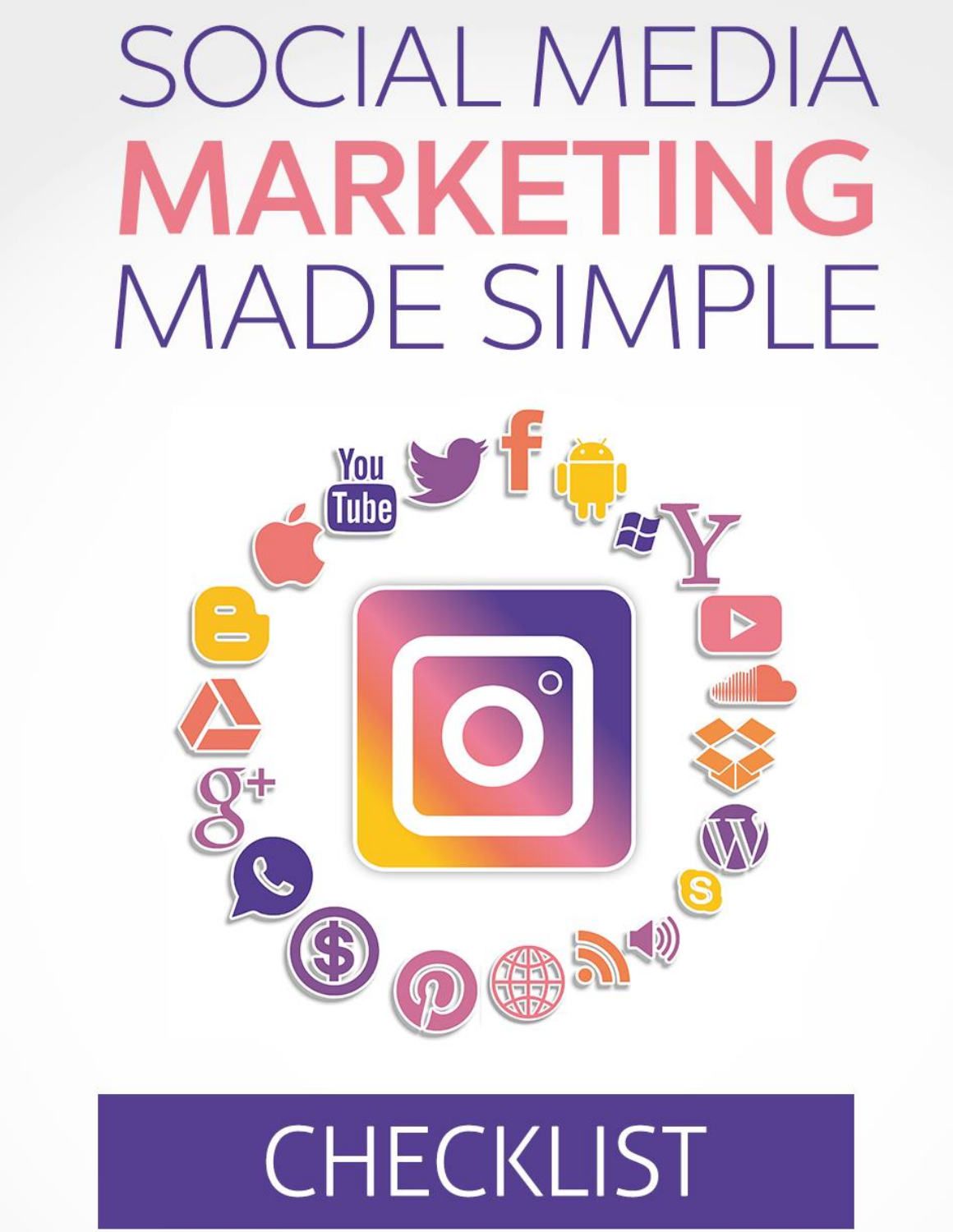## **CHECKLIST**

- Do an audit of existing social media accounts
	- o Check followers
	- o Engagement
	- o Demographic
- Set goals
	- o Ideas for goals
		- **Increase brand awareness**
		- **Increase traffic**
		- **Increase revenue**
		- **Increase mentions**
		- **Decrease unfollowers**
		- **Increase engagement**
		- Increase tags
	- o Set subgoals too
		- **Increase followers**
		- **Increase reach by a certain amount**
		- **Increase overall likes**
		- **Increase average likes**
		- **Increase average followers**
		- **Increase follower to like**
		- Get people to come to your website from your Instagram
		- Get people to click the links that you tweet
		- **Increased revenue**
		- **Increased sales**
	- o Add timelines to your goals
	- o Add specific numbers to your goals
- Research
	- o Industry
		- See where the gap in the market is
	- o Audience
	- o Competition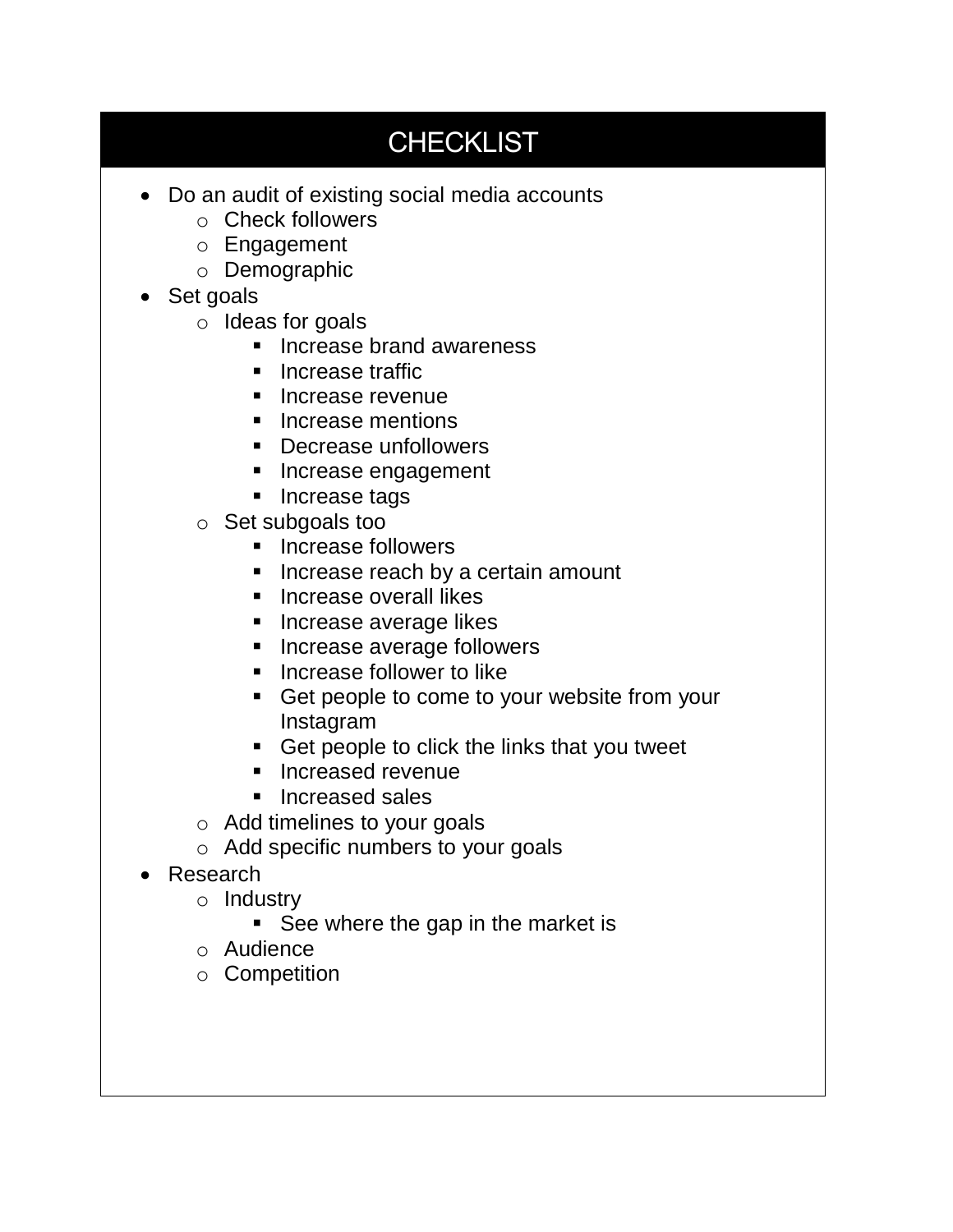- Understand your audience
	- o What is the demographic
		- Age
		- Gender
		- **Location**
		- **Education**
		- Income
		- **Interests**
	- o More detail
		- Wants
		- **Needs**
		- **Believes**
		- **values**
		- **•** Problems
	- o What social media platforms do they use
	- o When do they use them
	- o Why do they use them
		- **Connect with friends**
		- Reach out to family
		- Make new connections
		- **Inspiration**
		- **Boredom**
		- **News**
- Develop a brand
	- o Make sure it is attractive to your audience
	- o Visual design
		- Logos
		- Color scheme
		- **Aesthetics**
		- Profile pictures
		- **Needs to be recognizable and consistent**
	- o Voice and personality
- Which platforms are you using
	- o Which platforms do your audience use
	- o Pick the most effective ones
	- o Don't overdo it and spread yourself thin
	- o Pros and cons to them all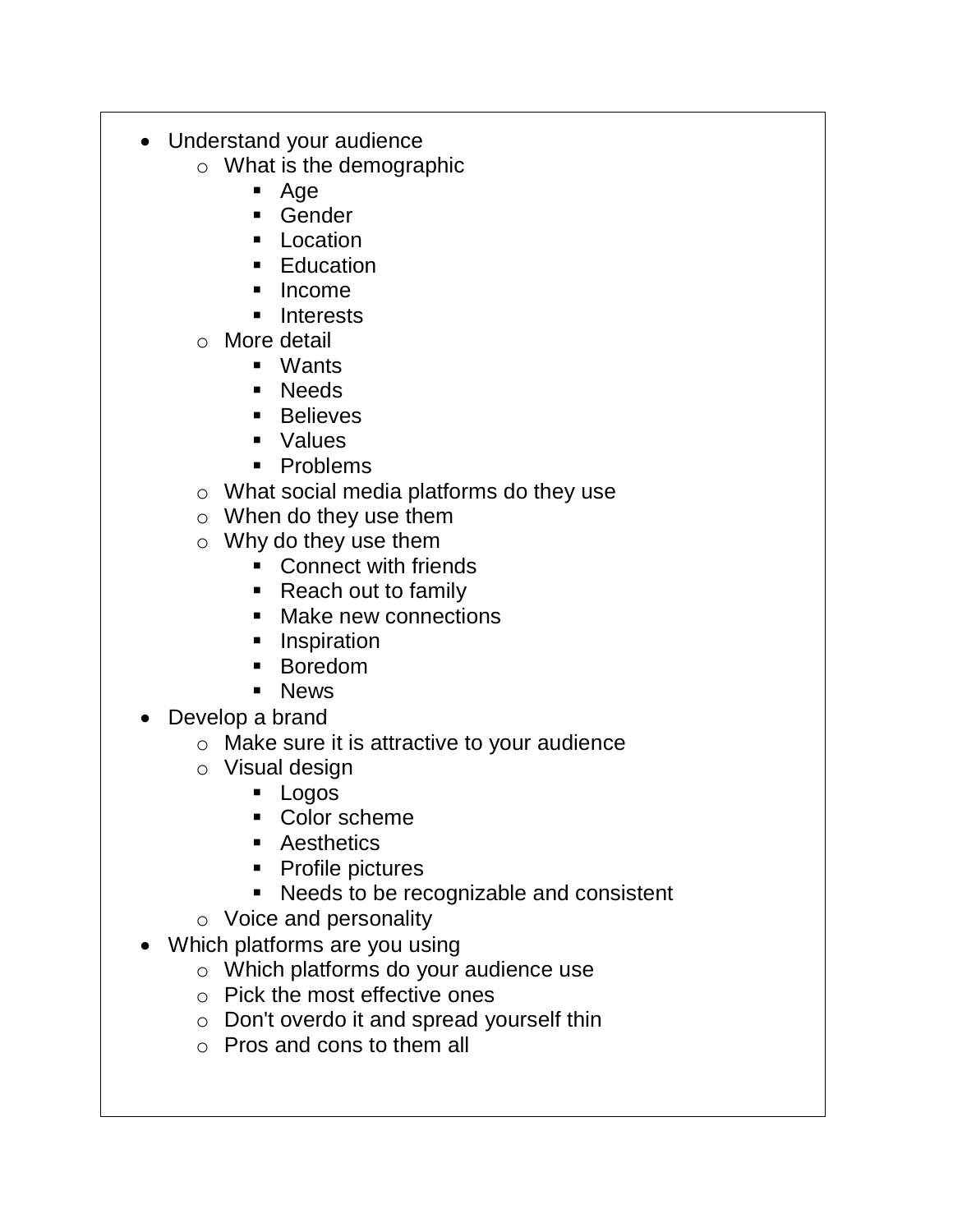- Create profiles on the platforms
	- o Consistent branding
	- o Similar usernames
	- o Links between them
	- o Easily understood
	- o Appropriate for your audience
- Analytics
	- $\circ$  Audit any that you already have
	- o Help you know if you are on track with your goals
	- o Some analytics to check
		- Reach grown?
			- Stayed the same?
			- Fallen?
		- **•** Mentions
		- **Mentions you were not tagged in**
		- **Unique views**
		- Click through rate
		- Shares
		- **Conversion rate**
		- Most popular posts
		- Least popular posts
		- **Likes**
		- **Comments**
		- Tags
	- o Check for individual posts
	- o And overall
- Engagement
	- o Engage with the audience
	- o Make sure your audience engages with you
	- o Reply to comments
	- o Respond to messages and emails
	- o Have good customer service
- How to check analytics
	- o Inbuilt tools
		- To check insights
	- $\circ$  Third party platforms
		- Can be more complicated
		- **But more detailed**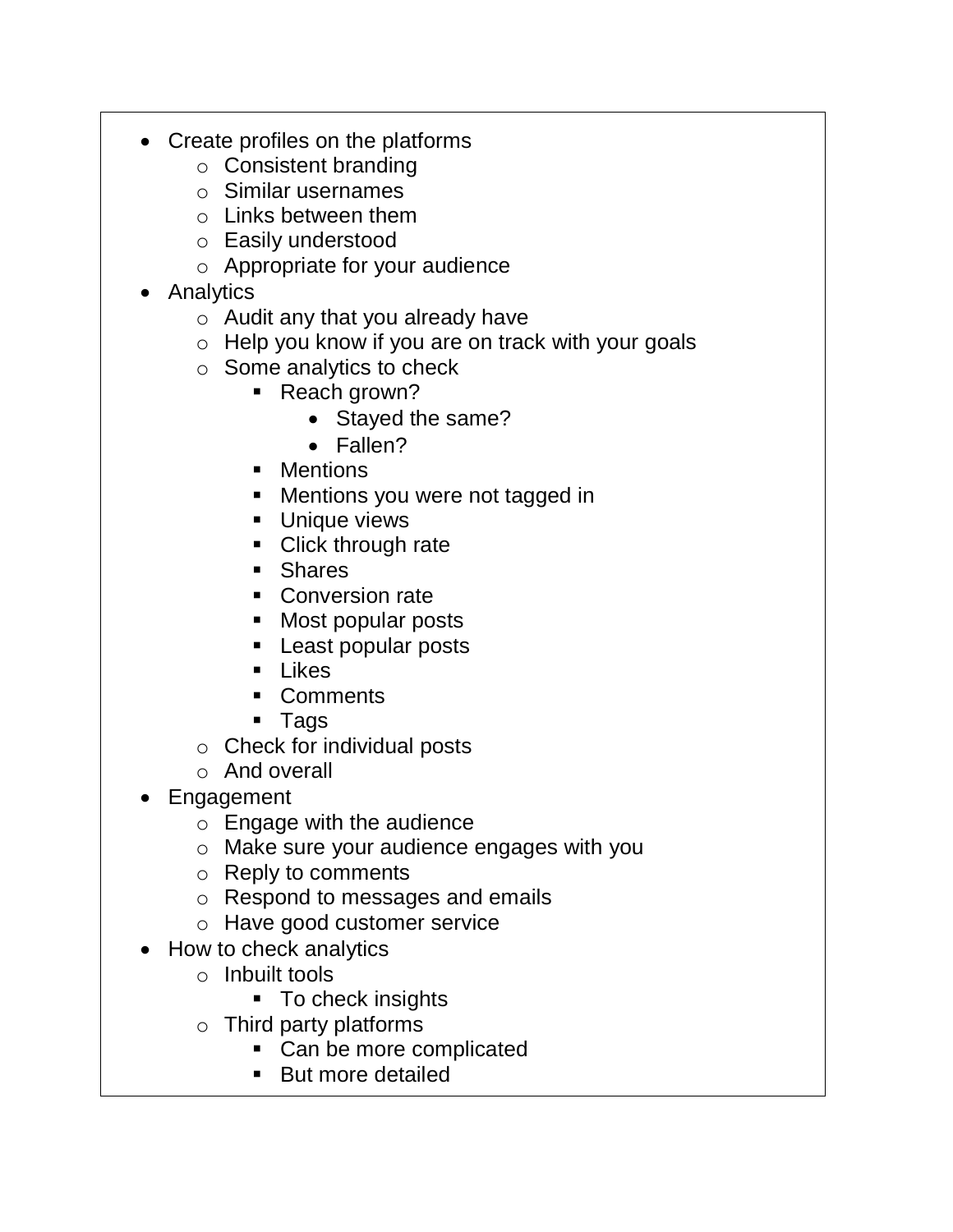- Reach
	- o Make sure your posts are reaching your audience
	- o Time of day posted
	- o Reaching new people
	- o Algorithms
		- Can be complicated
		- And unpredictable
	- o Hashtags
		- Relevant posts
	- o Search engine optimization
		- **Increases your rank**
		- Makes you more discoverable
	- o Increasing your reach is essential
		- More people
		- But need to be the right people
		- Therefore, more revenue
- Content creation
	- o Make new and exciting content
	- o Appeal to your audience
	- o Appropriate to the platform
	- o Relevant to your brand
	- $\circ$  High quality
	- o Not too many but not too few
- Content calendar and content scheduling
	- o Plan your posts
	- o Do it in advance
	- o Do not forget about holidays or seasonal events
	- o Schedule the post
		- At peak times
		- **When your audience is active**
	- o Timesaving
	- o Leads to better content
- Video content
	- o Well edited
	- o Not too long
	- $\circ$  Grab attention
	- o Subtitles and closed captions